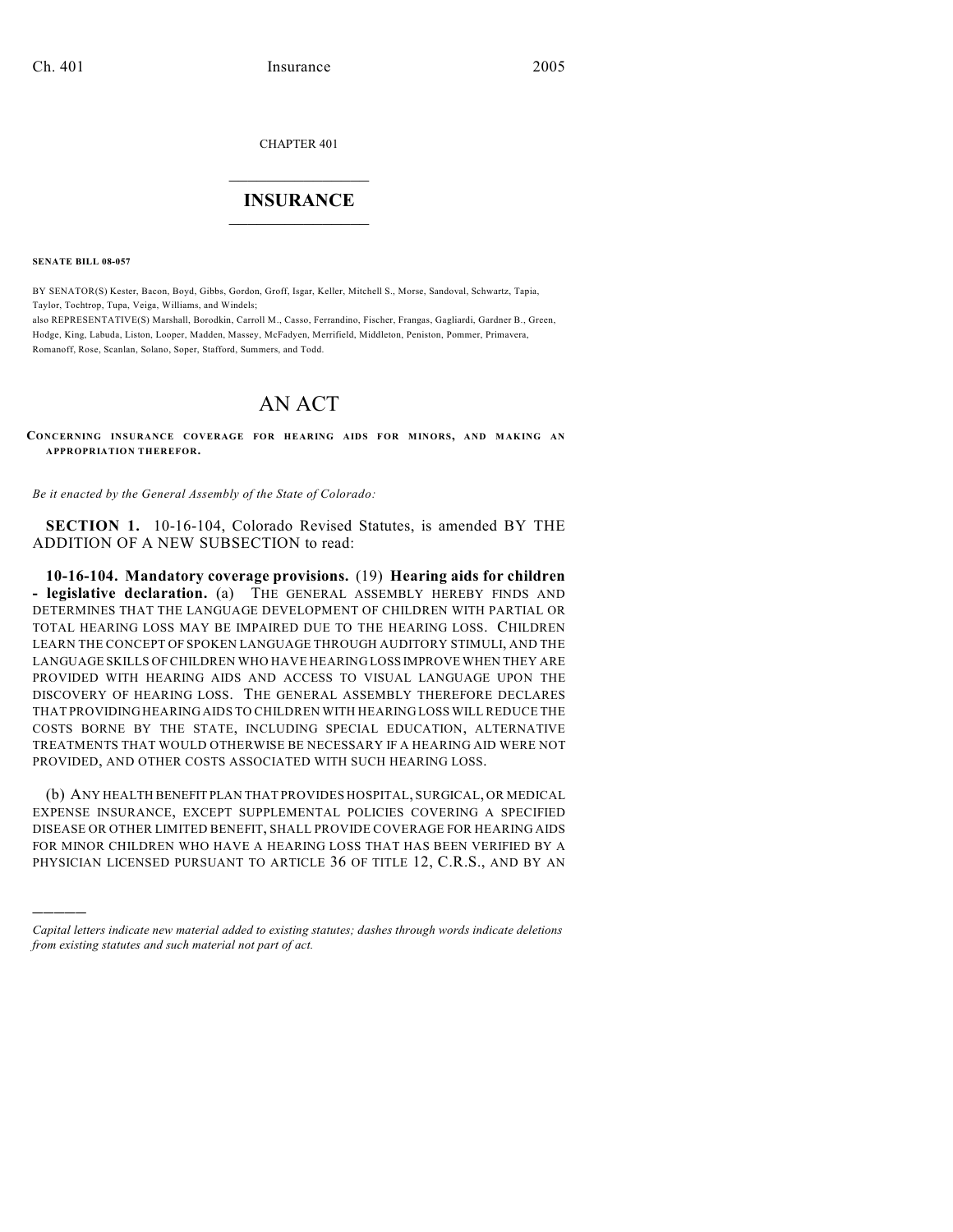AUDIOLOGIST LICENSED PURSUANT TO SECTION 12-5.5-102, C.R.S. THE HEARING AIDS SHALL BE MEDICALLY APPROPRIATE TO MEET THE NEEDS OF THE CHILD ACCORDING TO ACCEPTED PROFESSIONAL STANDARDS. COVERAGE SHALL INCLUDE THE PURCHASE OF THE FOLLOWING:

(I) INITIAL HEARING AIDS AND REPLACEMENT HEARING AIDS NOT MORE FREQUENTLY THAN EVERY FIVE YEARS;

(II) A NEW HEARING AID WHEN ALTERATIONS TO THE EXISTING HEARING AID CANNOT ADEQUATELY MEET THE NEEDS OF THE CHILD;

(III) SERVICES AND SUPPLIES INCLUDING, BUT NOT LIMITED TO, THE INITIAL ASSESSMENT, FITTING, ADJUSTMENTS, AND AUDITORY TRAINING THAT IS PROVIDED ACCORDING TO ACCEPTED PROFESSIONAL STANDARDS.

(c) THE BENEFITS ACCORDED PURSUANT TO THIS SUBSECTION (19) SHALL BE SUBJECT TO THE SAME ANNUAL DEDUCTIBLE OR COPAYMENT ESTABLISHED FOR ALL OTHER COVERED BENEFITS WITHIN THE INSURED'S POLICY AND UTILIZATION REVIEW AS PROVIDED IN SECTIONS 10-16-112, 10-16-113, AND 10-16-113.5. THE BENEFITS SHALL ALSO BE SUBJECT TO PART 7 OF THIS ARTICLE.

(d) HEALTH BENEFIT PLANS ISSUED BY AN ENTITY SUBJECT TO THIS PART 1 MAY PROVIDE THAT THE BENEFITS REQUIRED PURSUANT TO THIS SECTION SHALL BE COVERED BENEFITS ONLY IF THE SERVICES ARE DEEMED MEDICALLY NECESSARY.

**SECTION 2.** 10-16-102, Colorado Revised Statutes, is amended BY THE ADDITION OF THE FOLLOWING NEW SUBSECTIONS to read:

**10-16-102. Definitions.** As used in this article, unless the context otherwise requires:

(24.7) "HEARING AID" MEANS AMPLIFICATION TECHNOLOGY THAT OPTIMIZES AUDIBILITY AND LISTENING SKILLS IN THE ENVIRONMENTS COMMONLY EXPERIENCED BY THE PATIENT, INCLUDING A WEARABLE INSTRUMENT OR DEVICE DESIGNED TO AID OR COMPENSATE FOR IMPAIRED HUMAN HEARING. "HEARING AID" SHALL INCLUDE ANY PARTS OR EAR MOLDS.

(27.3) "MINOR CHILD" MEANS ANY PERSON UNDER THE AGE OF EIGHTEEN YEARS.

**SECTION 3. Appropriation.** In addition to any other appropriation, there is hereby appropriated, to the department of health care policy and financing, indigent care program, for children's basic health plan premium costs, for the fiscal year beginning July 1, 2008, the sum of nineteen thousand dollars (\$19,000), or so much thereof as may be necessary, for the implementation of this act. Said sum shall be cash funds from the children's basic health plan trust, created in section 25.5-8-105 (1), Colorado Revised Statutes. In addition to said appropriation, the general assembly anticipates that the department of health care policy and financing will receive thirty-five thousand three hundred dollars (\$35,300) federal funds in the fiscal year beginning July 1, 2008, for the implementation of this act. Although the federal funds are not appropriated in this act, they are noted for the purpose of indicating the assumptions used relative to these funds in developing state